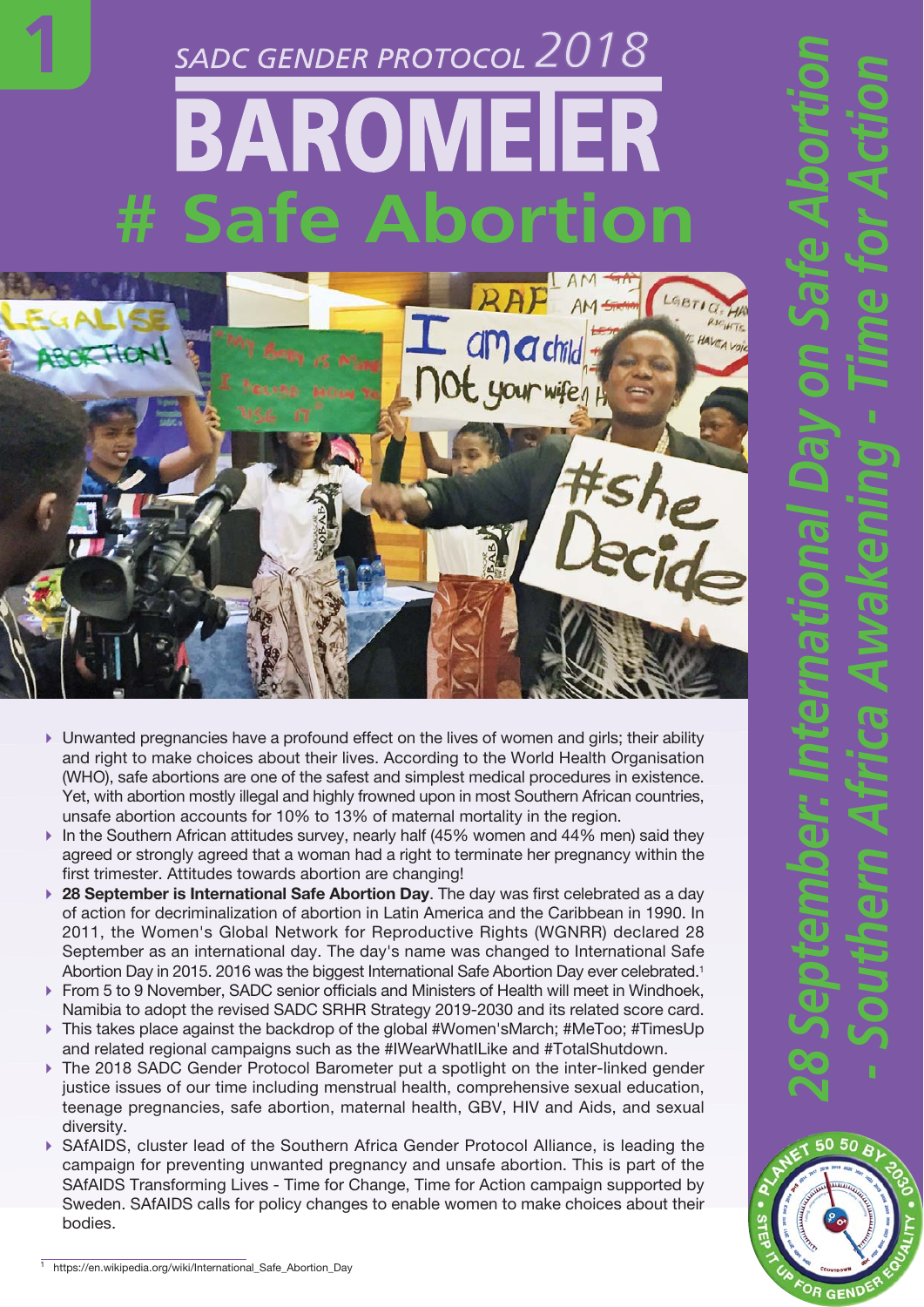|           | <b>Consent</b>                                                                                                                |  | <b>Post abortion care</b>                                                                                                                                   |  |  |  |  |
|-----------|-------------------------------------------------------------------------------------------------------------------------------|--|-------------------------------------------------------------------------------------------------------------------------------------------------------------|--|--|--|--|
|           | Right to terminate without<br>consent of other parties apart<br>from medical practitioners.                                   |  | Yes                                                                                                                                                         |  |  |  |  |
| 24        | ks; A certified practitioner must<br>perform the termination at<br>designated facilities. <sup>3</sup>                        |  | Yes                                                                                                                                                         |  |  |  |  |
|           | A magistrate must grant<br>permission.                                                                                        |  | Yes - In 2012, policy approved for women<br>who undergo illegal abortions to receive<br>medical post-abortion care without being<br>referred to the police. |  |  |  |  |
|           | Once three medical practitioners<br>have agreed.                                                                              |  | <b>No</b>                                                                                                                                                   |  |  |  |  |
|           |                                                                                                                               |  | <b>No</b>                                                                                                                                                   |  |  |  |  |
|           | Performed by a registered<br>medical professional, with the<br>written opinion of another<br>registered medical professional. |  | <b>No</b>                                                                                                                                                   |  |  |  |  |
| 14<br>16. |                                                                                                                               |  | <b>No</b>                                                                                                                                                   |  |  |  |  |
|           | Two medical practitioners must No<br>approve in writing that the<br>pregnancy is a risk.                                      |  |                                                                                                                                                             |  |  |  |  |
|           | If three medical practitioners<br>agree in good faith, termination<br>can be undertaken at Victoria<br>Hospital, Mahe.        |  | No                                                                                                                                                          |  |  |  |  |
|           |                                                                                                                               |  | <b>No</b>                                                                                                                                                   |  |  |  |  |
|           |                                                                                                                               |  | <b>No</b>                                                                                                                                                   |  |  |  |  |
|           |                                                                                                                               |  | <b>No</b>                                                                                                                                                   |  |  |  |  |
|           | polex/en/text.jsp?file_id=238601<br>Act-2012.pdf                                                                              |  | <b>No</b>                                                                                                                                                   |  |  |  |  |
|           | Act-2012.pdf<br>Publication)                                                                                                  |  | <b>No</b>                                                                                                                                                   |  |  |  |  |
|           |                                                                                                                               |  |                                                                                                                                                             |  |  |  |  |
|           |                                                                                                                               |  | <b>No</b>                                                                                                                                                   |  |  |  |  |

| <b>Country</b>   | Law                                                                                                               | <b>Abortion on</b><br>demand (yes/no) | Conditions under which an abortion may be granted                             |                                                                                                                                                                         |                                                                                                                                                                                                                                                                       | <b>Childs life</b>                                                                                                                                                                                                                   | Time frame                                                     | <b>Consent</b>                                                                        | <b>Post abortion care</b>                                           |
|------------------|-------------------------------------------------------------------------------------------------------------------|---------------------------------------|-------------------------------------------------------------------------------|-------------------------------------------------------------------------------------------------------------------------------------------------------------------------|-----------------------------------------------------------------------------------------------------------------------------------------------------------------------------------------------------------------------------------------------------------------------|--------------------------------------------------------------------------------------------------------------------------------------------------------------------------------------------------------------------------------------|----------------------------------------------------------------|---------------------------------------------------------------------------------------|---------------------------------------------------------------------|
|                  |                                                                                                                   |                                       | <b>Rape/incest</b>                                                            | <b>Mothers life</b>                                                                                                                                                     | <b>Mothers Mental state</b>                                                                                                                                                                                                                                           |                                                                                                                                                                                                                                      |                                                                |                                                                                       |                                                                     |
|                  | <b>ABORTION AVAILABLE ON DEMAND</b><br>South Africa Choice on Termination of                                      | Yes - specifies available             |                                                                               |                                                                                                                                                                         |                                                                                                                                                                                                                                                                       |                                                                                                                                                                                                                                      | Within the first trimester                                     | Right to terminate without                                                            | Yes                                                                 |
|                  | Pregnancy Amendment Act No.                                                                                       | to any woman who wants                |                                                                               |                                                                                                                                                                         |                                                                                                                                                                                                                                                                       |                                                                                                                                                                                                                                      |                                                                | consent of other parties apart                                                        |                                                                     |
|                  | 1 of 2008 <sup>2</sup>                                                                                            | to terminate out of choice,           |                                                                               |                                                                                                                                                                         |                                                                                                                                                                                                                                                                       |                                                                                                                                                                                                                                      |                                                                | from medical practitioners.                                                           |                                                                     |
|                  |                                                                                                                   | including counselling.                |                                                                               |                                                                                                                                                                         |                                                                                                                                                                                                                                                                       |                                                                                                                                                                                                                                      |                                                                |                                                                                       |                                                                     |
|                  | Mozambique Amended Penal Code                                                                                     | Yes                                   |                                                                               |                                                                                                                                                                         |                                                                                                                                                                                                                                                                       |                                                                                                                                                                                                                                      | incest, up to 16 weeks;                                        | On demand up to 12 weeks; A certified practitioner must<br>perform the termination at | Yes                                                                 |
|                  |                                                                                                                   |                                       |                                                                               |                                                                                                                                                                         |                                                                                                                                                                                                                                                                       |                                                                                                                                                                                                                                      | foetal anomalies, up to 24 designated facilities. <sup>3</sup> |                                                                                       |                                                                     |
|                  |                                                                                                                   |                                       |                                                                               |                                                                                                                                                                         |                                                                                                                                                                                                                                                                       |                                                                                                                                                                                                                                      | weeks.                                                         |                                                                                       |                                                                     |
|                  | <b>ABORTION AVAILABLE IN CERTAIN CIRCUMSTANCES</b>                                                                |                                       |                                                                               |                                                                                                                                                                         |                                                                                                                                                                                                                                                                       |                                                                                                                                                                                                                                      |                                                                |                                                                                       |                                                                     |
| Zimbabwe         | Termination of Pregnancy Act of<br>1977, Chapter 15: 104                                                          |                                       | If conception is deemed<br>unlawful (instances of rape). mother is in danger. | Only under circumstances where the life of the                                                                                                                          |                                                                                                                                                                                                                                                                       | Where the child will suffer from<br>complications after birth.                                                                                                                                                                       |                                                                | A magistrate must grant<br>permission.                                                | Yes - In 2012, policy approved f<br>who undergo illegal abortions t |
|                  |                                                                                                                   |                                       |                                                                               |                                                                                                                                                                         |                                                                                                                                                                                                                                                                       |                                                                                                                                                                                                                                      |                                                                |                                                                                       | medical post-abortion care with                                     |
|                  |                                                                                                                   |                                       |                                                                               |                                                                                                                                                                         |                                                                                                                                                                                                                                                                       |                                                                                                                                                                                                                                      |                                                                |                                                                                       | referred to the police.                                             |
| Zambia           | Termination of Pregnancy Act, 13 No                                                                               |                                       |                                                                               | $\sqrt{}$ If the pregnancy will cause death.                                                                                                                            | $\sqrt{}$ Mental or physical damage to the                                                                                                                                                                                                                            | ✓ Child at risk of mental and                                                                                                                                                                                                        |                                                                | Once three medical practitioners No                                                   |                                                                     |
|                  | October 1972                                                                                                      |                                       |                                                                               |                                                                                                                                                                         | woman.                                                                                                                                                                                                                                                                | physical deformities.                                                                                                                                                                                                                |                                                                | have agreed.                                                                          |                                                                     |
|                  |                                                                                                                   |                                       |                                                                               |                                                                                                                                                                         |                                                                                                                                                                                                                                                                       |                                                                                                                                                                                                                                      |                                                                |                                                                                       |                                                                     |
| <b>Botswana</b>  | Penal Code (Amendment) Act,                                                                                       | No l                                  | √ Rape or incest.                                                             | If the mother's life is at risk or may cause harm V Where a woman has been deemed                                                                                       |                                                                                                                                                                                                                                                                       | $\sqrt{}$ If the unborn child will suffer Termination has to be                                                                                                                                                                      |                                                                |                                                                                       | <b>No</b>                                                           |
|                  | 1991 - Section 160                                                                                                |                                       |                                                                               | to her mentally.                                                                                                                                                        | to be an idiot or an imbecile as per                                                                                                                                                                                                                                  | or later develop physical or                                                                                                                                                                                                         | performed before 16                                            |                                                                                       |                                                                     |
|                  |                                                                                                                   |                                       |                                                                               |                                                                                                                                                                         | the Immorality Act of 1957, which<br>makes sex with her illegal.                                                                                                                                                                                                      | mental abnormality.                                                                                                                                                                                                                  | weeks. <sup>5</sup>                                            |                                                                                       |                                                                     |
| Lesotho          | The Penal Code (2010) <sup>6</sup>                                                                                | N <sub>o</sub>                        |                                                                               | $\checkmark$ If pregnant due to incest $\checkmark$ To save the life of a pregnant woman.                                                                               |                                                                                                                                                                                                                                                                       | $\checkmark$ To prevent the birth of a child                                                                                                                                                                                         |                                                                | Performed by a registered                                                             | <b>No</b>                                                           |
|                  |                                                                                                                   |                                       | or rape.                                                                      |                                                                                                                                                                         |                                                                                                                                                                                                                                                                       | who will be seriously                                                                                                                                                                                                                |                                                                | medical professional, with the                                                        |                                                                     |
|                  |                                                                                                                   |                                       |                                                                               |                                                                                                                                                                         |                                                                                                                                                                                                                                                                       | physically or mentally                                                                                                                                                                                                               |                                                                | written opinion of another                                                            |                                                                     |
| <b>Mauritius</b> | <b>Criminal Code Amendment Act</b>                                                                                |                                       |                                                                               | $\sqrt{}$ To save the life of a pregnant woman; or from                                                                                                                 |                                                                                                                                                                                                                                                                       | handicapped<br>√ If the foetus may suffer                                                                                                                                                                                            | The pregnancy is within 14                                     | registered medical professional.                                                      | <b>No</b>                                                           |
|                  | 20127                                                                                                             |                                       |                                                                               | permanent physical damage.                                                                                                                                              |                                                                                                                                                                                                                                                                       | severe malformation or                                                                                                                                                                                                               | weeks and the girl is                                          |                                                                                       |                                                                     |
|                  |                                                                                                                   |                                       |                                                                               |                                                                                                                                                                         |                                                                                                                                                                                                                                                                       | abnormalities.                                                                                                                                                                                                                       | younger than the age of 16.                                    |                                                                                       |                                                                     |
| <b>Namibia</b>   | Abortion and Sterilization Act 2 of No                                                                            |                                       | Where two other medical                                                       | $\sqrt{}$ The pregnancy poses a threat to the physical                                                                                                                  | √ Where a woman has been deemed                                                                                                                                                                                                                                       | $\checkmark$ The unborn child is at risk of                                                                                                                                                                                          |                                                                | Two medical practitioners must No                                                     |                                                                     |
|                  | 1975                                                                                                              |                                       | practitioners confirm that the                                                | and mental health of the pregnant.                                                                                                                                      | to be an idiot or an imbecile as per                                                                                                                                                                                                                                  | a serious mental or physical                                                                                                                                                                                                         |                                                                | approve in writing that the                                                           |                                                                     |
|                  |                                                                                                                   |                                       | woman has been raped or                                                       |                                                                                                                                                                         | the Immorality Act of 1957, which                                                                                                                                                                                                                                     | deformity and handicap.                                                                                                                                                                                                              |                                                                | pregnancy is a risk.                                                                  |                                                                     |
|                  |                                                                                                                   |                                       | is a victim of incest.                                                        |                                                                                                                                                                         | makes sex with her illegal. <sup>8</sup>                                                                                                                                                                                                                              |                                                                                                                                                                                                                                      |                                                                |                                                                                       |                                                                     |
|                  | <b>ABORTION ONLY AVAILABLE IN LIMITED CIRCUMSTANCES</b><br><b>Seychelles</b>   Termination of Pregnancy Act,   No |                                       |                                                                               | When a woman's life is deemed to be in danger                                                                                                                           |                                                                                                                                                                                                                                                                       | Termination can be carried out                                                                                                                                                                                                       |                                                                | If three medical practitioners   No                                                   |                                                                     |
|                  | 2012                                                                                                              |                                       |                                                                               | or if the cost of carrying the foetus is greater than                                                                                                                   |                                                                                                                                                                                                                                                                       | if the child is at risk of serious                                                                                                                                                                                                   |                                                                | agree in good faith, termination                                                      |                                                                     |
|                  |                                                                                                                   |                                       |                                                                               | the pregnant woman's physical and mental health.                                                                                                                        |                                                                                                                                                                                                                                                                       | mental and physical                                                                                                                                                                                                                  |                                                                | can be undertaken at Victoria                                                         |                                                                     |
|                  |                                                                                                                   |                                       |                                                                               |                                                                                                                                                                         |                                                                                                                                                                                                                                                                       | deformities. <sup>9</sup>                                                                                                                                                                                                            |                                                                | Hospital, Mahe.                                                                       |                                                                     |
| <b>Tanzania</b>  | Penal Code <sup>10</sup>                                                                                          |                                       |                                                                               | Woman is at risk of death, pregnancy threatens Pregnancy threatens the mental and<br>the mental and physical wellbeing of the woman. physical wellbeing of the pregnant |                                                                                                                                                                                                                                                                       |                                                                                                                                                                                                                                      |                                                                |                                                                                       | <b>No</b>                                                           |
|                  |                                                                                                                   |                                       |                                                                               |                                                                                                                                                                         | woman.                                                                                                                                                                                                                                                                |                                                                                                                                                                                                                                      |                                                                |                                                                                       |                                                                     |
|                  |                                                                                                                   |                                       |                                                                               |                                                                                                                                                                         |                                                                                                                                                                                                                                                                       |                                                                                                                                                                                                                                      |                                                                |                                                                                       |                                                                     |
| eSwatini         | <b>The Constitution</b>                                                                                           |                                       |                                                                               | Only possible where the life of the pregnant                                                                                                                            |                                                                                                                                                                                                                                                                       |                                                                                                                                                                                                                                      |                                                                |                                                                                       | <b>No</b>                                                           |
| -0               |                                                                                                                   |                                       |                                                                               | woman is in danger. <sup>11</sup>                                                                                                                                       |                                                                                                                                                                                                                                                                       |                                                                                                                                                                                                                                      |                                                                |                                                                                       |                                                                     |
|                  |                                                                                                                   |                                       |                                                                               |                                                                                                                                                                         |                                                                                                                                                                                                                                                                       |                                                                                                                                                                                                                                      |                                                                |                                                                                       |                                                                     |
| <b>Malawi</b>    | Penal Code and The Law                                                                                            | N <sub>o</sub>                        |                                                                               | Currently, Malawi only allows abortion to save a                                                                                                                        |                                                                                                                                                                                                                                                                       |                                                                                                                                                                                                                                      |                                                                |                                                                                       | <b>No</b>                                                           |
|                  | Commission of Malawi has drafted<br>the Termination of Pregnancy Bill                                             |                                       |                                                                               | woman's life.                                                                                                                                                           |                                                                                                                                                                                                                                                                       |                                                                                                                                                                                                                                      |                                                                |                                                                                       |                                                                     |
|                  | to legalise safe abortion for                                                                                     |                                       |                                                                               |                                                                                                                                                                         |                                                                                                                                                                                                                                                                       |                                                                                                                                                                                                                                      |                                                                |                                                                                       |                                                                     |
|                  | women in the event of incest, rape                                                                                |                                       |                                                                               |                                                                                                                                                                         | http://www.parliament.gov.za/live/commonrepository/Processed/20140414/67169_1.pdf                                                                                                                                                                                     |                                                                                                                                                                                                                                      |                                                                |                                                                                       |                                                                     |
|                  | or severe foetal abnormalities. <sup>12</sup>                                                                     |                                       |                                                                               |                                                                                                                                                                         | https://www.womenonwaves.org/en/page/5009/abortion-law-mozambique                                                                                                                                                                                                     |                                                                                                                                                                                                                                      |                                                                |                                                                                       |                                                                     |
| Angola           | Penal Code 201413                                                                                                 |                                       |                                                                               | Termination only permissible to save the life of a                                                                                                                      | http://cyber.law.harvard.edu/population/abortion/Zimbabwe.abo.html<br>http://www.gov.bw/en/Citizens/Sub-Audiences/Women/Unsafe-Abortions/<br>https://www.hsph.harvard.edu/population/abortion/BOTSWANA.abo.htm http://www.wipo.int/wipolex/en/text.jsp?file_id=238601 |                                                                                                                                                                                                                                      |                                                                | No                                                                                    |                                                                     |
|                  |                                                                                                                   |                                       |                                                                               | woman.                                                                                                                                                                  | <sup>6</sup> https://lesotholii.org/ls/legislation/num-act/6<br>https://srhr.org/abortion-policies/documents/countries/02-Mauritius-Criminal-Code-Amendment-Act-2012.pdf                                                                                              |                                                                                                                                                                                                                                      |                                                                |                                                                                       |                                                                     |
|                  |                                                                                                                   |                                       |                                                                               |                                                                                                                                                                         |                                                                                                                                                                                                                                                                       |                                                                                                                                                                                                                                      |                                                                |                                                                                       |                                                                     |
| <b>DRC</b>       | <b>The Constitution</b>                                                                                           |                                       |                                                                               | Abortion is illegal except in cases where a                                                                                                                             |                                                                                                                                                                                                                                                                       | a https://aws.parliament.na/cms_documents/abortion-and-sterilization-c5c7b99b28.pdf<br>https://aws.parliament.na/cms_documents/abortion-and-sterilization-c5c7b99b28.pdf<br>a https://srhr.org/abortion-policies/documents/countries |                                                                |                                                                                       | No.                                                                 |
|                  |                                                                                                                   |                                       |                                                                               | woman's life is in danger. <sup>14</sup>                                                                                                                                |                                                                                                                                                                                                                                                                       |                                                                                                                                                                                                                                      |                                                                |                                                                                       |                                                                     |
|                  |                                                                                                                   |                                       |                                                                               |                                                                                                                                                                         | <sup>14</sup> https://www.google.co.za/#safe=off&q=abortion+bill+1991+democratic+republic+of+Congo (UN Publication)                                                                                                                                                   |                                                                                                                                                                                                                                      |                                                                |                                                                                       |                                                                     |
|                  | <b>ABORTION ILLEGAL UNDER ALL CIRCUMSTANCES</b>                                                                   |                                       |                                                                               |                                                                                                                                                                         |                                                                                                                                                                                                                                                                       |                                                                                                                                                                                                                                      |                                                                |                                                                                       |                                                                     |
|                  | Madagascar   Reproductive Health and Family                                                                       |                                       | Abortion under any                                                            | In Criminal Procedure law, an abortion can be                                                                                                                           |                                                                                                                                                                                                                                                                       |                                                                                                                                                                                                                                      |                                                                |                                                                                       | No.                                                                 |
|                  | Planning Law 2017                                                                                                 |                                       |                                                                               | circumstance remains illegal. performed to save the life of a woman.                                                                                                    |                                                                                                                                                                                                                                                                       |                                                                                                                                                                                                                                      |                                                                |                                                                                       |                                                                     |
|                  |                                                                                                                   |                                       |                                                                               |                                                                                                                                                                         |                                                                                                                                                                                                                                                                       |                                                                                                                                                                                                                                      |                                                                |                                                                                       |                                                                     |
|                  |                                                                                                                   |                                       |                                                                               |                                                                                                                                                                         |                                                                                                                                                                                                                                                                       |                                                                                                                                                                                                                                      |                                                                |                                                                                       |                                                                     |

## **MAPPING OF ABORTION LAWS IN SOUTHERN AFRICA**